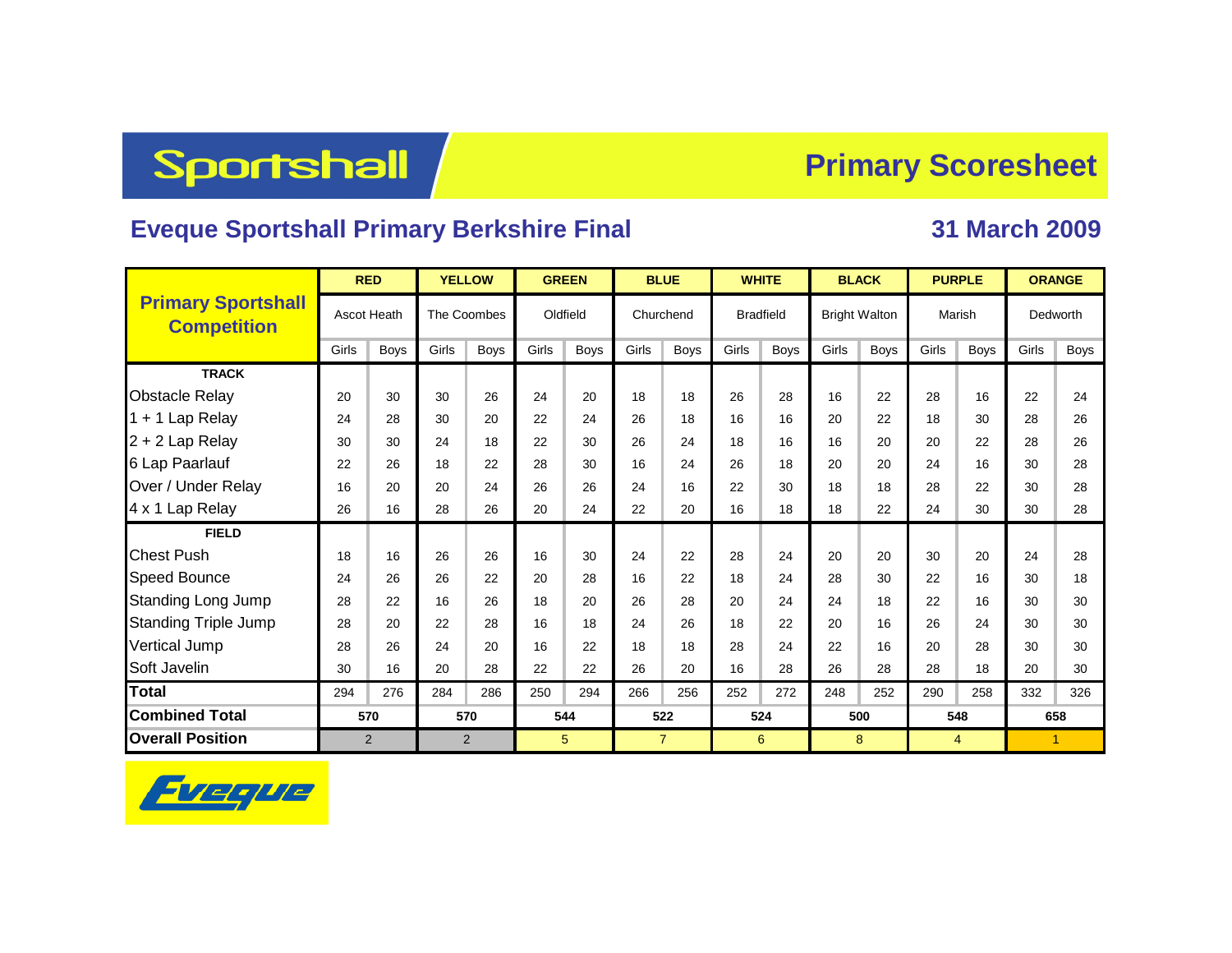## Sportshall

## **Track Events Sportshall**

|               | <b>Girls</b><br><b>Obstacle Relay</b> |                              |                   | 1 + 1 Lap Relay                       |                   | 2 + 2 Lap Relay               |                          | 6 Lap Paarlauf                     |                   | Over / Under<br>Relay                 |                  | 4x1 Lap Relay                 |                   | <b>Girls</b>  |                            |                         | <b>Chest Push</b>    |                               | <b>Speed Bounce</b>  |                              | <b>Standing Long</b><br>Jump |                              | <b>Standing Triple</b><br>Jump |                              | <b>Vertical Jump</b> |                              | <b>Soft Javelin</b>  |                              |
|---------------|---------------------------------------|------------------------------|-------------------|---------------------------------------|-------------------|-------------------------------|--------------------------|------------------------------------|-------------------|---------------------------------------|------------------|-------------------------------|-------------------|---------------|----------------------------|-------------------------|----------------------|-------------------------------|----------------------|------------------------------|------------------------------|------------------------------|--------------------------------|------------------------------|----------------------|------------------------------|----------------------|------------------------------|
| Colour        | eam                                   | ime (in secs) or<br>position | Position / Points | e (in secs) or<br>position<br>ime (in | Points<br>osition | "ime (in secs) or<br>position | / Points<br>Position     | e (in secs) or<br>position<br>Lime | Position / Points | a (in secs) or<br>position<br>ime (in | osition / Points | Time (in secs) or<br>position | Position / Points | Colour        | Team                       |                         | Best<br>Performances | l Position<br>Points<br>Total | Best<br>Performances | Total / Position /<br>Points | Best<br>Performances         | Total / Position /<br>Points | Performance<br>Best            | Total / Position /<br>Points | Best<br>Performances | Total / Position /<br>Points | Best<br>Performances | Total / Position /<br>Points |
|               |                                       |                              | 6                 |                                       | 4                 |                               | 1                        |                                    | 5                 |                                       | 8                |                               | 3                 |               |                            |                         | 5.5                  | 16                            | 44                   | 130                          | 1.94                         | 5                            | 4.18                           | 14.16                        | 38                   | 111                          | 12                   | 35                           |
| RED           | Ascot<br>Heath                        | 89.5                         |                   | $\overline{4}$                        |                   | $\overline{1}$                |                          | 5                                  |                   | 8                                     |                  | 3                             |                   | <b>RED</b>    | Ascot<br>Heath             | $\overline{\mathbf{2}}$ | 5                    | $\overline{7}$                | 44                   | 4                            | 1.56                         | $\mathbf{2}$                 | 5.26                           | 2                            | 36                   | 2                            | 15                   | 1                            |
|               |                                       |                              | 20                |                                       | 24                |                               | 30                       |                                    | 22                |                                       | 16               |                               | 26                |               |                            | 3                       | 5.5                  | 18                            | 42                   | 24                           | 1.5                          | 28                           | 4.72                           | 28                           | 37                   | 28                           | 8                    | 30                           |
|               |                                       |                              | 1                 |                                       | 1                 |                               | 4                        |                                    | 7                 |                                       | 6                |                               | 2                 |               |                            |                         | 6                    | 17.25                         | 43                   | 132                          | 1.63                         | 4.51                         | 5.2                            | 13.34                        | 23                   | 108                          | 9                    | 29                           |
| <b>YELLOW</b> | The<br>Coombes                        | 87.4                         |                   | $\mathbf{1}$                          |                   | $\overline{4}$                |                          | $\overline{7}$                     |                   | 6                                     |                  | 2                             |                   | <b>AELLOM</b> | Coombes<br>$P_{\text{me}}$ | $\mathbf{2}$            | 5                    | 3                             | 46                   | 3                            | 1.26                         | 8                            | 4.34                           | 5                            | 41                   | 4                            | 10                   | 6                            |
|               |                                       |                              | 30                |                                       | 30                |                               | 24                       |                                    | 18                |                                       | 20               |                               | 28                |               |                            | 3                       | 6.25                 | 26                            | 43                   | 26                           | 1.62                         | 16                           | 3.8                            | 22                           | 44                   | 24                           | 10                   | 20                           |
| GREEN         |                                       | 88.3                         | 4                 |                                       | 5                 |                               | 5                        |                                    | 2                 |                                       | 3                |                               | 6                 |               |                            | -1                      | 5.25                 | 15.25                         | 38                   | 128                          | 1.76                         | 4.62                         | 4.48                           | 12.4                         | 27                   | 88                           | 11                   | $30\,$                       |
|               | Oldfield                              |                              |                   | 5                                     |                   | 5                             |                          | $\overline{2}$                     |                   | 3                                     |                  | 6                             |                   | GREEN         | Oldfield                   | $\overline{2}$          | 4.5                  | 8                             | 41                   | 6                            | 1.4                          | $\overline{7}$               | 3.92                           | 8                            | 30                   | 8                            | 10                   | 5                            |
|               |                                       |                              | 24                |                                       | 22                |                               | 22                       |                                    | 28                |                                       | 26               |                               | 20                |               |                            | 3                       | 5.5                  | 16                            | 49                   | 20                           | 1.46                         | 18                           | $\overline{4}$                 | 16                           | 31                   | 16                           | 9                    | 22                           |
| <b>BLUE</b>   | Churchend                             |                              | 7                 | 3                                     |                   |                               | 3                        |                                    | 8                 |                                       | 4                |                               | 5                 |               | Churchend                  |                         | 6                    | 17                            | 39                   | 118                          | 1.58                         | 4.94                         | 4.98                           | 14.06                        | 33                   | 93                           | 13                   | 33                           |
|               |                                       | 89.6                         |                   | 3                                     |                   | 3                             | 8                        |                                    | 4                 |                                       | 5                |                               | <b>BLUE</b>       |               | $\overline{2}$             | 5.5                     | 4                    | 42                            | 8                    | 1.68                         | 3                            | 4.66                         | 4                              | 32                           | $\overline{7}$       | 11                           | 3                    |                              |
|               |                                       |                              | 18                |                                       | 26                |                               | 26                       |                                    | 16                |                                       | 24               |                               | 22                |               |                            | 3                       | 5.5                  | 24                            | 37                   | 16                           | 1.68                         | 26                           | 4.42                           | 24                           | 28                   | 18                           | 9                    | 26                           |
|               |                                       | 87.8                         | 3                 | 8                                     | 8                 |                               | 7<br>$\overline{7}$<br>3 |                                    | 3                 |                                       | 5                | 8                             | 8                 |               | <b>Bradfield</b>           | $\mathbf 1$             | 6.75                 | 17.5                          | 36                   | 119                          | 1.57                         | 4.7                          | 4.02                           | 12.6                         | 45                   | 111                          | 8                    | 21                           |
| <b>WHITE</b>  | Bradfield                             |                              |                   |                                       |                   |                               |                          |                                    |                   | 5                                     |                  |                               |                   | WHITE         |                            | $\overline{2}$          | 5.75                 | $\mathbf 2$                   | 40                   | $\overline{7}$               | 1.7                          | 6                            | 3.86                           | $\overline{7}$               | 25                   | $\mathbf{2}$                 | 6<br>$\overline{7}$  | 8                            |
|               |                                       |                              | 26                |                                       | 16                |                               | 18                       |                                    | 26                |                                       | 22               |                               | 16                |               |                            | 3<br>-1                 | 5                    | 28<br>16.25                   | 43                   | 18                           | 1.43<br>1.78                 | 20<br>4.88                   | 4.72                           | 18<br>12.74                  | 41<br>32             | 28<br>107                    |                      | 16                           |
| <b>BLACK</b>  | Bright<br>Walton                      | 90.7                         | 8                 | 6                                     | 6                 | 8                             | 8                        | 6                                  | 6                 | $\overline{7}$                        | 7                | $\overline{7}$                | 7<br>18           | <b>BLACK</b>  | Bright<br>Walton           | $\overline{\mathbf{2}}$ | 5.5<br>5.25          | 6                             | 48<br>50             | 141<br>$\mathbf{2}$          | 1.55                         | 4                            | 4.08<br>3.9                    | 6                            | 42                   | 5                            | 11<br>11             | 33<br>3                      |
|               |                                       |                              | 16                |                                       | 20                |                               | 16                       |                                    | 20                |                                       | 18               |                               |                   |               |                            | 3                       | 5.5                  | 20                            | 43                   | 28                           | 1.55                         | 24                           | 4.76                           | 20                           | 33                   | 22                           | 11                   | 26                           |
|               |                                       |                              |                   |                                       |                   |                               |                          |                                    |                   |                                       |                  |                               |                   |               |                            | 1                       | 6                    | 18.25                         | 41                   | 129                          | 1.42                         | 4.71                         | 5.12                           | 14.08                        | 36                   | 100                          | 12                   | 34                           |
| <b>PURPLE</b> | Marish                                | 87.6                         | $\mathbf{2}$      | $\overline{7}$                        | 7                 | 6                             | 6                        | 4                                  | 4                 | 2                                     | $\mathbf{2}$     | $\overline{4}$                | 4                 | PURPLE        | Marish                     | $\overline{\mathbf{2}}$ | 6                    | 1                             | 44                   | 5                            | 1.55                         | 5                            | 3.8                            | 3                            | 35                   | 6                            | 12                   | $\mathbf{2}$                 |
|               |                                       |                              | 28                |                                       | 18                |                               | 20                       |                                    | 24                |                                       | 28               |                               | 24                |               |                            | 3                       | 6.25                 | 30                            | 44                   | 22                           | 1.74                         | 22                           | 5.16                           | 26                           | 29                   | 20                           | 10                   | 28                           |
|               |                                       |                              |                   |                                       |                   |                               |                          |                                    |                   |                                       |                  |                               |                   |               |                            | $\mathbf 1$             | 5.25                 | 17                            | 51                   | 146                          | 1.76                         | 5.06                         | 5.56                           | 14.86                        | 42                   | 130                          | 10                   | 29                           |
| ORANGE        | Dedworth                              | 88.5                         | 5                 | $\overline{2}$                        | 2                 | $\overline{2}$                | 2                        | -1                                 | 1                 | $\mathbf 1$                           | 1                |                               | 1                 | ORANGE        | Dedworth                   | $\overline{\mathbf{2}}$ | 6                    | 4                             | 47                   | $\mathbf{1}$                 | 1.63                         | $\mathbf 1$                  | 4.62                           | $\mathbf 1$                  | 47                   | 1                            | 10                   | 6                            |
|               |                                       |                              | 22                |                                       | 28                |                               | 28                       |                                    | 30                |                                       | 30               |                               | 30                |               |                            | 3                       | 5.75                 | 24                            | 48                   | 30                           | 1.67                         | 30                           | 4.68                           | 30                           | 41                   | 30                           | 9                    | 20                           |